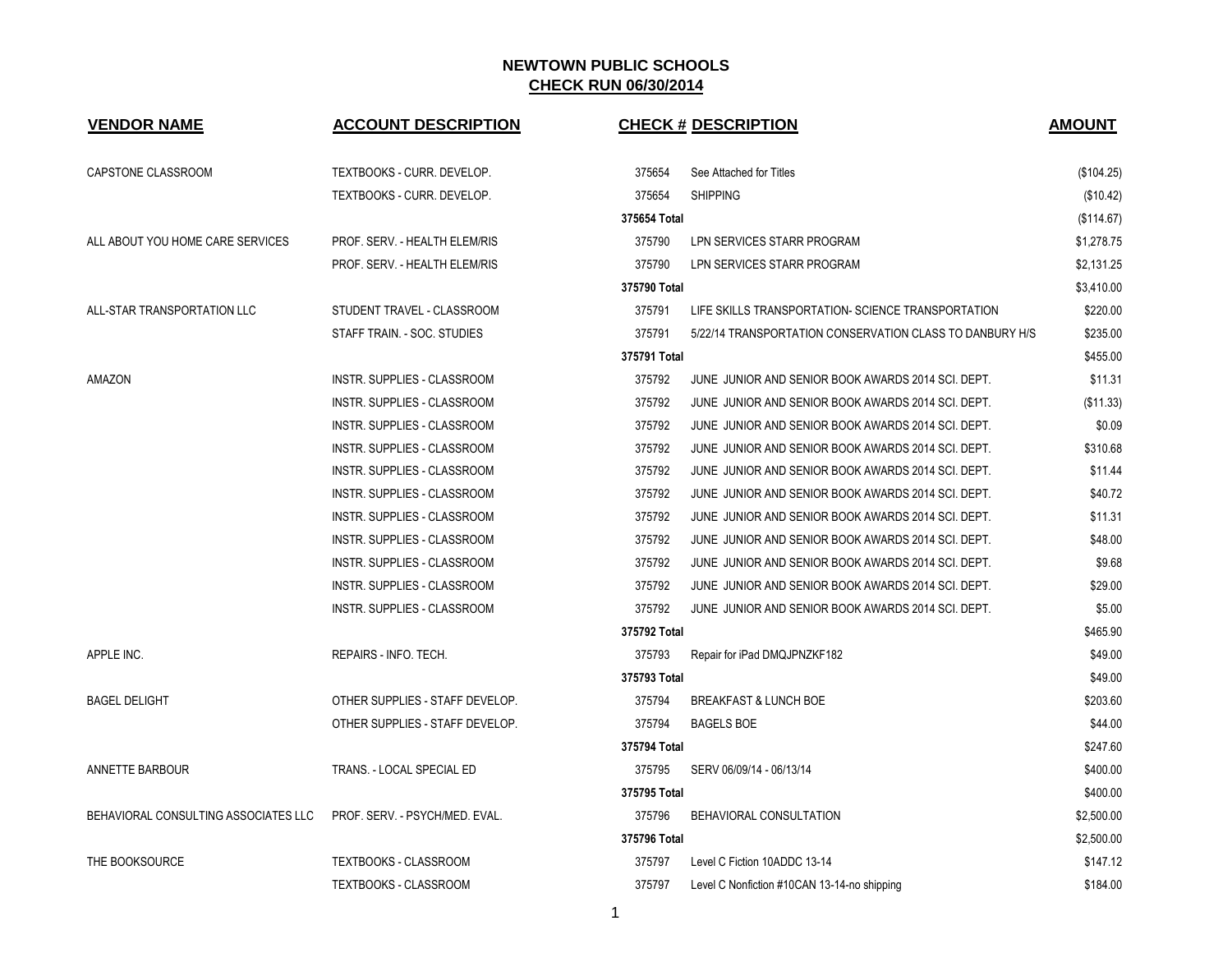| <b>VENDOR NAME</b>                   | <b>ACCOUNT DESCRIPTION</b>            |              | <b>CHECK # DESCRIPTION</b>                               | <b>AMOUNT</b> |
|--------------------------------------|---------------------------------------|--------------|----------------------------------------------------------|---------------|
| THE BOOKSOURCE                       | <b>TEXTBOOKS - READING</b>            | 375797       | Nonfiction Reads for classroom libraries and- Gr6 Unit 3 | \$3,478.08    |
|                                      | TEXTBOOKS - CURR. DEVELOP.            | 375797       | K:Quote:25344 - Gr.1 Quote:25348 - Gr.2 Quote:25349      | \$32.09       |
|                                      | TEXTBOOKS - CURR. DEVELOP.            | 375797       | K:Quote:25344 - Gr.1 Quote:25348 - Gr.2 Quote:25349      | \$82.30       |
|                                      |                                       | 375797 Total |                                                          | \$3,923.59    |
| <b>BROOK FARM METALWORKS INC.</b>    | <b>CAPITAL OUTLAY</b>                 | 375798       | FABRICATE LOCKABLE DOORWAY & SECURITY SCREENING ON FOOF  | \$1,800.00    |
|                                      |                                       | 375798 Total |                                                          | \$1,800.00    |
| <b>BUG BUSTER INC.</b>               | <b>B&amp;G CONTRACTED SERV.</b>       | 375799       | MONTHLY PEST CONTROL - ALL SCHOOLS 2013-2014             | \$150.00      |
|                                      | <b>B&amp;G CONTRACTED SERV.</b>       | 375799       | MONTHLY PEST CONTROL - ALL SCHOOLS 2013-2014             | \$150.00      |
|                                      | <b>B&amp;G CONTRACTED SERV.</b>       | 375799       | MONTHLY PEST CONTROL - ALL SCHOOLS 2013-2014             | \$77.89       |
|                                      | <b>B&amp;G CONTRACTED SERV.</b>       | 375799       | MONTHLY PEST CONTROL - ALL SCHOOLS 2013-2014             | \$79.23       |
|                                      | <b>B&amp;G CONTRACTED SERV.</b>       | 375799       | MONTHLY PEST CONTROL - ALL SCHOOLS 2013-2014             | \$79.23       |
|                                      | B&G CONTRACTED SERV.                  | 375799       | MONTHLY PEST CONTROL - ALL SCHOOLS 2013-2014             | \$77.89       |
|                                      | <b>B&amp;G CONTRACTED SERV.</b>       | 375799       | MONTHLY PEST CONTROL - ALL SCHOOLS 2013-2014             | \$80.11       |
|                                      | <b>B&amp;G CONTRACTED SERV.</b>       | 375799       | MONTHLY PEST CONTROL - ALL SCHOOLS 2013-2014             | \$80.11       |
|                                      | <b>B&amp;G CONTRACTED SERV.</b>       | 375799       | MONTHLY PEST CONTROL - ALL SCHOOLS 2013-2014             | \$86.27       |
|                                      |                                       | 375799 Total |                                                          | \$860.73      |
| <b>MARISSA CAMPBELL</b>              | STAFF TRAVEL - PUPIL SERV.            | 375800       | TRAVEL JOB COACHING JAN - JUN 2014                       | \$88.98       |
|                                      |                                       | 375800 Total |                                                          | \$88.98       |
| CAPSTONE CLASSROOM                   | TEXTBOOKS - CURR. DEVELOP.            | 375801       | See Attached for Titles                                  | \$104.25      |
|                                      | TEXTBOOKS - CURR. DEVELOP.            | 375801       | <b>SHIPPING</b>                                          | \$10.42       |
|                                      |                                       | 375801 Total |                                                          | \$114.67      |
| TOM CARAPEZZA                        | <b>B&amp;G SUPPLIES - CUSTODIAL</b>   | 375802       | SHOE'S (40879)                                           | \$79.75       |
|                                      |                                       | 375802 Total |                                                          | \$79.75       |
| CEREBELLUM CORPORATION               | SUPPLIES - LIBRARY                    | 375803       | Video order *see attached*                               | \$1,173.36    |
|                                      |                                       | 375803 Total |                                                          | \$1,173.36    |
| <b>CES</b>                           | REPAIRS - SP/HEAR.                    | 375804       | TECH CONSULT NHS STUDENT                                 | \$624.00      |
|                                      |                                       | 375804 Total |                                                          | \$624.00      |
| CHILDREN'S THERAPY SERVICES LLC      | PROF. SERV. - OCCUP./PHYSICAL THERAPY | 375805       | OT SERVICES TO COVER MATERNITY LEAVE                     | \$845.00      |
|                                      |                                       | 375805 Total |                                                          | \$845.00      |
| <b>CONNECTICUT LIGHT &amp; POWER</b> | ELECTRICITY - H.                      | 375806       | <b>JUNE HAW ELECTRICITY</b>                              | \$2,545.52    |
|                                      | ELECTRICITY - H.                      | 375806       | JUNE - HAW ENERGY PROGRAM                                | \$566.83      |
|                                      | ELECTRICITY - S.H.                    | 375806       | JUNE - CHS ELECTRICITY                                   | \$9,363.68    |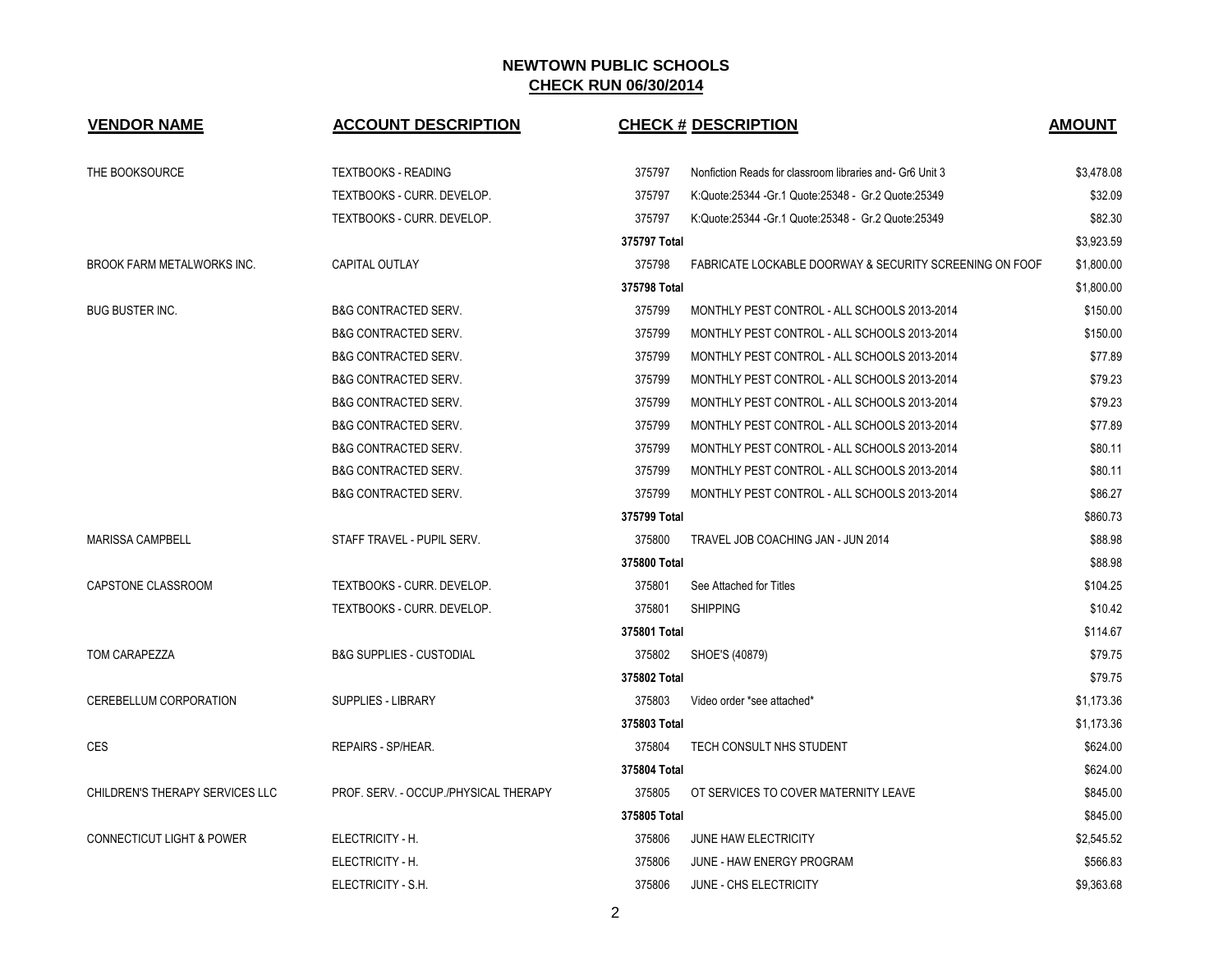| <b>VENDOR NAME</b>                   | <b>ACCOUNT DESCRIPTION</b>                                           | <b>CHECK # DESCRIPTION</b>                               | <b>AMOUNT</b> |
|--------------------------------------|----------------------------------------------------------------------|----------------------------------------------------------|---------------|
| <b>CONNECTICUT LIGHT &amp; POWER</b> | ELECTRICITY - S.H.                                                   | 375806<br>JUNE - SHS PARKING LOT LIGHTS                  | \$68.54       |
|                                      | ELECTRICITY - M.G.                                                   | 375806<br>JUNE - MG ELECTRICITY                          | \$2,032.02    |
|                                      | ELECTRICITY - M.G.                                                   | 375806<br>JUNE - MG ENERGY PROGRAM                       | \$519.51      |
|                                      | ELECTRICITY - HOM.                                                   | 375806<br>JUNE - HOM ELECTRICITY                         | \$4,058.05    |
|                                      | ELECTRICITY - HOM.                                                   | 375806<br>JUNE - HOM ENERGY PROGRAM                      | \$746.34      |
|                                      | ELECTRICITY - HOM.                                                   | 375806<br>JUNE - HOM ELECTRICITY                         | \$4,448.22    |
|                                      | ELECTRICITY - HOM.                                                   | 375806<br>JUNE - HOM ENERGY PROGRAM                      | \$746.34      |
|                                      | ELECTRICITY - RIS.                                                   | 375806<br>JUNE - RIS ELECTRICITY                         | \$11,170.45   |
|                                      | ELECTRICITY - M.S.                                                   | 375806<br>JUNE - MS ELECTRICITY                          | \$7,686.97    |
|                                      | ELECTRICITY - H.S.                                                   | 375806<br>JUNE - HS IRRIGATION, GREENHOUSE & SNACK SHACK | \$39.23       |
|                                      | ELECTRICITY - H.S.                                                   | 375806<br>JUNE - HS IRRIGATION, GREENHOUSE & SNACK SHACK | \$152.14      |
|                                      | ELECTRICITY - H.S.                                                   | 375806<br>JUNE - HS IRRIGATION, GREENHOUSE & SNACK SHACK | \$73.23       |
|                                      |                                                                      | 375806 Total                                             | \$44,217.07   |
|                                      | CONN PEDIATRIC NEUROPSYCHOLOGY ASSOC. PROF. SERV. - PSYCH/MED. EVAL. | PPT MEETING JUNE 2014<br>375807                          | \$250.00      |
|                                      |                                                                      | 375807 Total                                             | \$250.00      |
| <b>SUZANNE D'ERAMO</b>               | OFF. SUPPLIES - SUPER.                                               | 375808<br>M/S ASST PRINCIPAL SEARCH COMM MEALS           | \$180.63      |
|                                      |                                                                      | 375808 Total                                             | \$180.63      |
| <b>STEPHEN DAWSON</b>                | STAFF TRAVEL - INFO. TECH.                                           | 375809<br>TRAVEL MAY 2014                                | \$98.50       |
|                                      | STAFF TRAVEL - INFO. TECH.                                           | 375809<br>TRAVEL JUNE 2014                               | \$68.43       |
|                                      |                                                                      | 375809 Total                                             | \$166.93      |
| NATHALIE DE BRANTES                  | OFF. SUPPLIES - ADMIN.                                               | 375810<br><b>FACULTY MEETING</b>                         | \$228.00      |
|                                      |                                                                      | 375810 Total                                             | \$228.00      |
| NICHOLAS DROUIN                      | STAFF TRAVEL - CLASSROOM                                             | 375811<br>TRAVEL JAN - JUNE 2014                         | \$61.60       |
|                                      |                                                                      | 375811 Total                                             | \$61.60       |
| RUTH PURDIE DYER                     | <b>TUTORS - HOMEBOUND</b>                                            | 375812<br><b>WCAIS - MAGNET SCHOOL</b>                   | \$913.75      |
|                                      |                                                                      | 375812 Total                                             | \$913.75      |
| <b>EAST RIVER ENERGY INC.</b>        | FUEL OIL - S.H.                                                      | 375813<br>OIL FOR CHS - 3,396 GALLONS                    | \$10,744.60   |
|                                      |                                                                      | 375813 Total                                             | \$10,744.60   |
| <b>EDUCATION CONNECTION</b>          | PROF. SERV. - TRANSITIONAL                                           | 375814<br>ITINERANT PROGRAM MAY 2014                     | \$514.55      |
|                                      |                                                                      | 375814 Total                                             | \$514.55      |
| <b>EXCEL TUTORING LLC</b>            | <b>TUTORS - HOMEBOUND</b>                                            | 375815<br>HOMEBOUND TUTORING FOR STUDENTS                | \$9,052.50    |
|                                      |                                                                      | 375815 Total                                             | \$9.052.50    |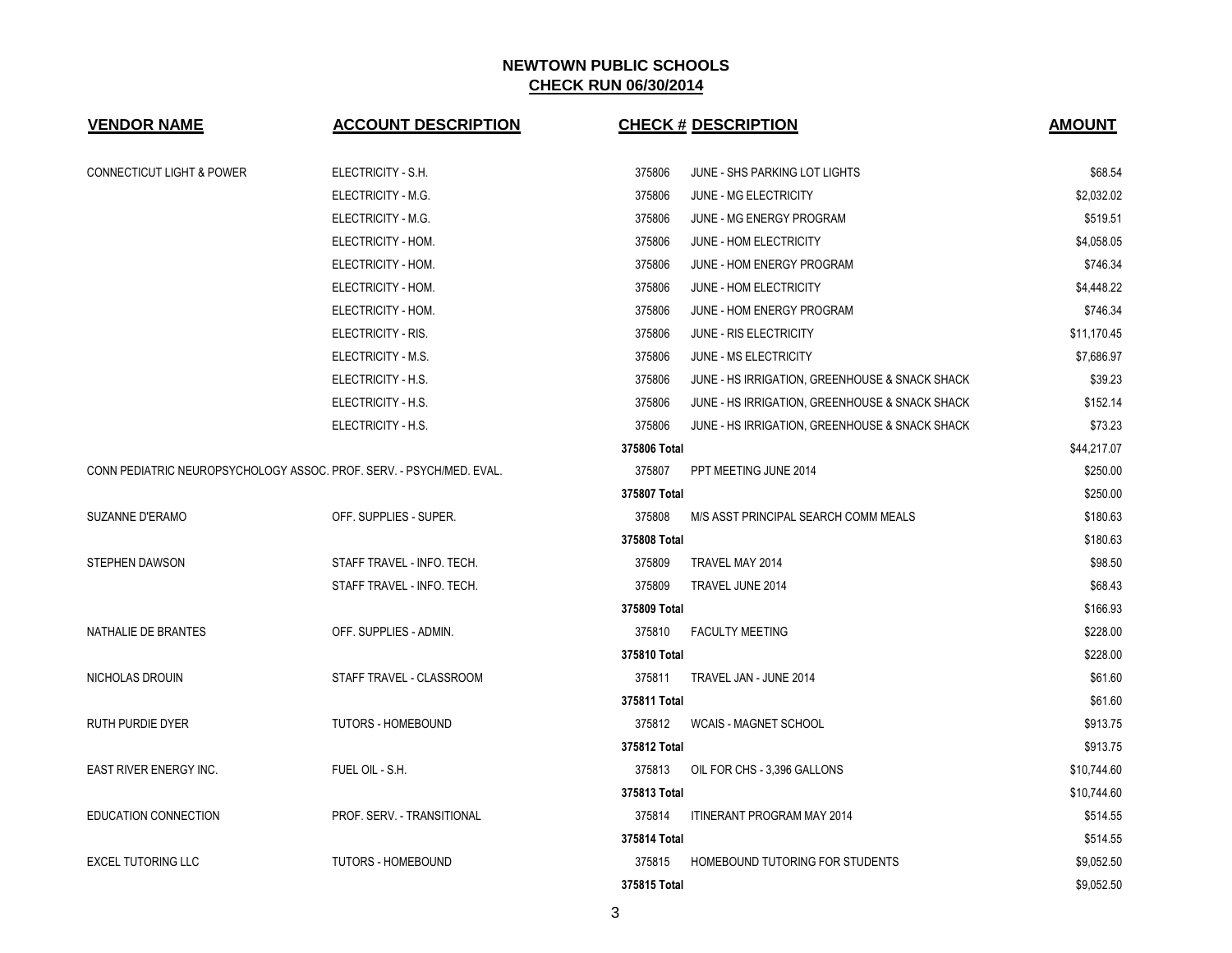| <b>VENDOR NAME</b>                                 | <b>ACCOUNT DESCRIPTION</b>       |              | <b>CHECK # DESCRIPTION</b>                                     | <b>AMOUNT</b> |
|----------------------------------------------------|----------------------------------|--------------|----------------------------------------------------------------|---------------|
|                                                    |                                  |              |                                                                |               |
| <b>FEDEX</b>                                       | OFF. SUPPLIES - ADMIN.           | 375816       | <b>SHIPPING GRANT</b>                                          | \$9.94        |
|                                                    | <b>INSTR. SUPPLIES - MUSIC</b>   | 375816       | <b>MUSIC</b>                                                   | \$110.65      |
|                                                    |                                  | 375816 Total |                                                                | \$120.59      |
| MICHELE FINKENSTADT                                | STAFF TRAVEL - PUPIL SERV.       | 375817       | TRAVEL JOB COACHING WORKSITES JUNE 2                           | \$42.56       |
|                                                    |                                  | 375817 Total |                                                                | \$42.56       |
| FOLLETT SCHOOL SOLUTIONS INC.                      | <b>TEXTBOOKS - READING</b>       | 375818       | for summer reading book choices.                               | \$50.60       |
|                                                    |                                  | 375818 Total |                                                                | \$50.60       |
| GERONNURSING & RESPITE CARE INC.                   | PROF. SERV. - HEALTH ELEM/RIS    | 375819       | LPN SERVICES - STARR PROGRAM                                   | \$1,318.32    |
|                                                    |                                  | 375819 Total |                                                                | \$1,318.32    |
| GLOBALGOV/ED SOLUTIONS INC.                        | <b>REPAIRS - LIBRARY</b>         | 375820       | HP 650A CE271A CYAN ORIGINAL TONER CARTRIDGE                   | \$375.10      |
|                                                    |                                  | 375820 Total |                                                                | \$375.10      |
| GREAT AMERICAN LIFE INSURANCE COMPANY PENSION PLAN |                                  | 375821       | #05091106 ID# 0484TAX SHELTERED ANNUITY PAYMENT                | \$8,189.16    |
|                                                    |                                  | 375821 Total |                                                                | \$8,189.16    |
| HB COMMUNICATIONS INC.                             | REPAIRS - INFO. TECH.            | 375822       | Sony VPL-SW235 LCD Projector                                   | \$997.00      |
|                                                    | REPAIRS - INFO. TECH.            | 375822       | Chief WM230AUS Dual Stud Wall mount arm                        | \$300.00      |
|                                                    | REPAIRS - INFO. TECH.            | 375822       | C2G 14719 25 Power Cord for projector                          | \$10.00       |
|                                                    | REPAIRS - INFO. TECH.            | 375822       | Custom Pkebyn HDMI Cabling Panduit and materials               | \$500.00      |
|                                                    | REPAIRS - INFO. TECH.            | 375822       | LaborQuote RIS B254 Replacement projector                      | \$462.00      |
|                                                    |                                  | 375822 Total |                                                                | \$2,269.00    |
| <b>HEINEMANN</b>                                   | <b>INSTR. SUPPLIES - READING</b> | 375823       | Units of Study in Argument, Information, and Narrative Writing | \$1,521.00    |
|                                                    | <b>INSTR. SUPPLIES - READING</b> | 375823       | Shipping                                                       | \$152.10      |
|                                                    |                                  | 375823 Total |                                                                | \$1,673.10    |
| INGERSOLL AUTO OF DANBURY                          | EQUIPMENT - MAINTENANCE          | 375824       | 2014 CHEVY SILVERADO 1500 4X4 - PER                            | \$29,997.00   |
|                                                    |                                  | 375824 Total |                                                                | \$29,997.00   |
| <b>KRISTEN JACKSON</b>                             | STAFF TRAVEL - PUPIL SERV.       | 375825       | TRAVEL PHYSICAL THERAPY SERV                                   | \$242.37      |
|                                                    |                                  | 375825 Total |                                                                | \$242.37      |
| LISA JOHNS                                         | STAFF TRAVEL - INFO. TECH.       | 375826       | TRAVEL JUNE 2014                                               | \$37.69       |
|                                                    |                                  | 375826 Total |                                                                | \$37.69       |
| JENNIFER LAVIANO, P.C.                             | TUITION - OUT-OF-DISTRICT        | 375827       | TUITION - OUT-OF-DISTRICT                                      | \$45,000.00   |
|                                                    |                                  | 375827 Total |                                                                | \$45,000.00   |
| W.B. MASON., INC.                                  | OFF. SUPPLIES - BUS. SERV.       | 375828       | <b>SUPPLIES 2013/14</b>                                        | \$57.45       |
|                                                    | OFF. SUPPLIES - BUS. SERV.       | 375828       | <b>SUPPLIES 2013/14</b>                                        | (\$6.00)      |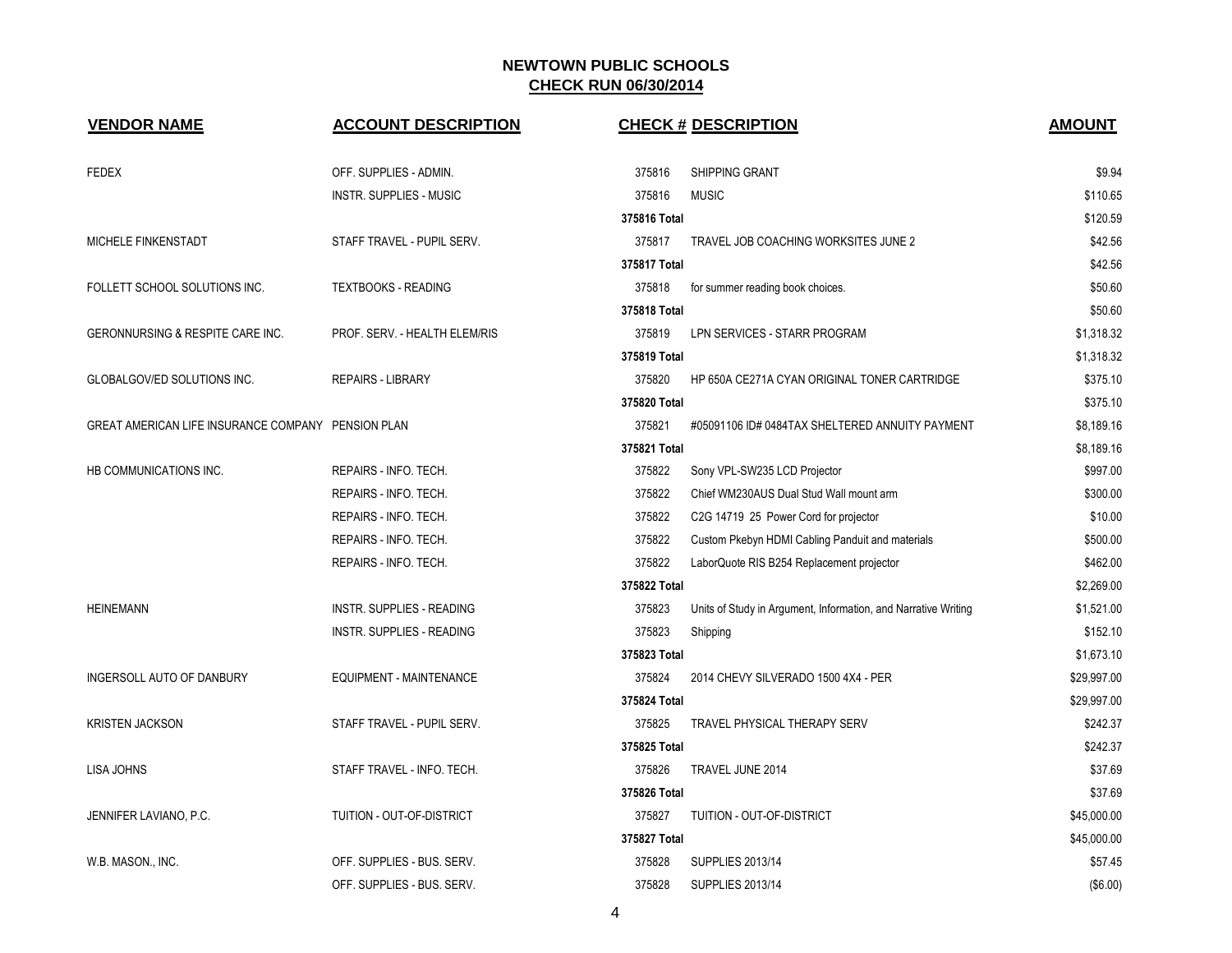| <b>VENDOR NAME</b>            | <b>ACCOUNT DESCRIPTION</b>        |              | <b>CHECK # DESCRIPTION</b>                                   | <b>AMOUNT</b> |
|-------------------------------|-----------------------------------|--------------|--------------------------------------------------------------|---------------|
|                               |                                   |              |                                                              |               |
| W.B. MASON., INC.             | OFF. SUPPLIES - BUS. SERV.        | 375828       | <b>SUPPLIES 2013/14</b>                                      | (\$6.00)      |
|                               | OFF. SUPPLIES - BUS. SERV.        | 375828       | <b>SUPPLIES 2013/14</b>                                      | (\$6.00)      |
|                               | OFF. SUPPLIES - BUS. SERV.        | 375828       | <b>SUPPLIES 2013/14</b>                                      | (\$18.00)     |
|                               | OFF. SUPPLIES - BUS. SERV.        | 375828       | <b>SUPPLIES 2013/14</b>                                      | (\$18.00)     |
|                               | OFF. SUPPLIES - BUS. SERV.        | 375828       | <b>SUPPLIES 2013/14</b>                                      | \$34.47       |
|                               |                                   | 375828 Total |                                                              | \$37.92       |
| MOORE MEDICAL LLC             | MEDICAL SUPPLIES - H.S.           | 375829       | Assorted medical supplies for High School- see attached list | \$10.69       |
|                               |                                   | 375829 Total |                                                              | \$10.69       |
| MTM TRANSPORTATION INC.       | TRANS. - LOCAL REG. ED            | 375830       | <b>BUS CONTRACT JUNE 2014</b>                                | \$1,365.00    |
|                               | TRANS. - PRIVATE                  | 375830       | <b>BUS CONTRACT JUNE 2014</b>                                | \$1,155.00    |
|                               | TRANS. - MAGNET SCH.              | 375830       | <b>BUS CONTRACT JUNE 2014</b>                                | \$4,254.00    |
|                               | TRANS. - NONNEWAUG                | 375830       | <b>BUS CONTRACT JUNE 2014</b>                                | \$3,225.00    |
|                               | TRANS. - VO/TECH.                 | 375830       | <b>BUS CONTRACT JUNE 2014</b>                                | \$5,680.00    |
|                               | TRANS. - LOCAL SPECIAL ED         | 375830       | <b>BUS CONTRACT JUNE 2014</b>                                | \$32,228.75   |
|                               | TRANS. - LOCAL SPECIAL ED         | 375830       | <b>BUS CONTRACT JUNE 2014</b>                                | \$235.00      |
|                               | TRANS. - OUT-OF-DISTRICT          | 375830       | <b>BUS CONTRACT JUNE 2014</b>                                | \$65,928.25   |
|                               | TRANS. - OUT-OF-DISTRICT          | 375830       | <b>BUS CONTRACT JUNE 2014</b>                                | \$972.00      |
|                               | TRANS. - OUT-OF-DISTRICT          | 375830       | <b>BUS CONTRACT JUNE 2014</b>                                | \$340.00      |
|                               | TRANS. - OUT-OF-DISTRICT          | 375830       | ADJ JUNE 2014 INV                                            | (\$919.50)    |
|                               |                                   | 375830 Total |                                                              | \$114,463.50  |
| LINDA DALE MULHOLLAND         | TUTORS - HOMEBOUND                | 375831       | <b>TUTORS - HOMEBOUND</b>                                    | \$116.88      |
|                               |                                   | 375831 Total |                                                              | \$116.88      |
| NAFI CONNECTICUT INC.         | TUITION - OUT-OF-DISTRICT         | 375832       | COURT PLACED STUDENT RESIDENTIAL PROGRAM                     | \$4,324.92    |
|                               |                                   | 375832 Total |                                                              | \$4,324.92    |
| <b>NCS PEARSON INC.</b>       | CONTRACTED SERV. - STAFF DEVELOP. | 375833       | OLSAT Scoring Services \$6 per book                          | \$1,088.00    |
|                               | OTHER SUPPLIES - STAFF DEVELOP.   | 375833       | REFERENCE # 05214 Results S/H included                       | \$2,236.87    |
|                               |                                   | 375833 Total |                                                              | \$3,324.87    |
| NEOPOST NEW ENGLAND           | OFF. SUPPLIES - ADMIN.            | 375834       | INK FOR POSTAGE MACHINE                                      | \$190.00      |
|                               |                                   | 375834 Total |                                                              | \$190.00      |
| NEWTOWN BOE CUSTODIAL ACCOUNT | <b>TUTORS - HOMEBOUND</b>         | 375835       | <b>TUTORING</b>                                              | \$3,000.00    |
|                               | STAFF TRAIN. - SUPER.             | 375835       | <b>ADMIN RETREAT</b>                                         | \$900.00      |
|                               | CONTRACTED SERV. - SUPER.         | 375835       | <b>FINGERPRINTS</b>                                          | \$1,408.00    |
|                               |                                   |              |                                                              |               |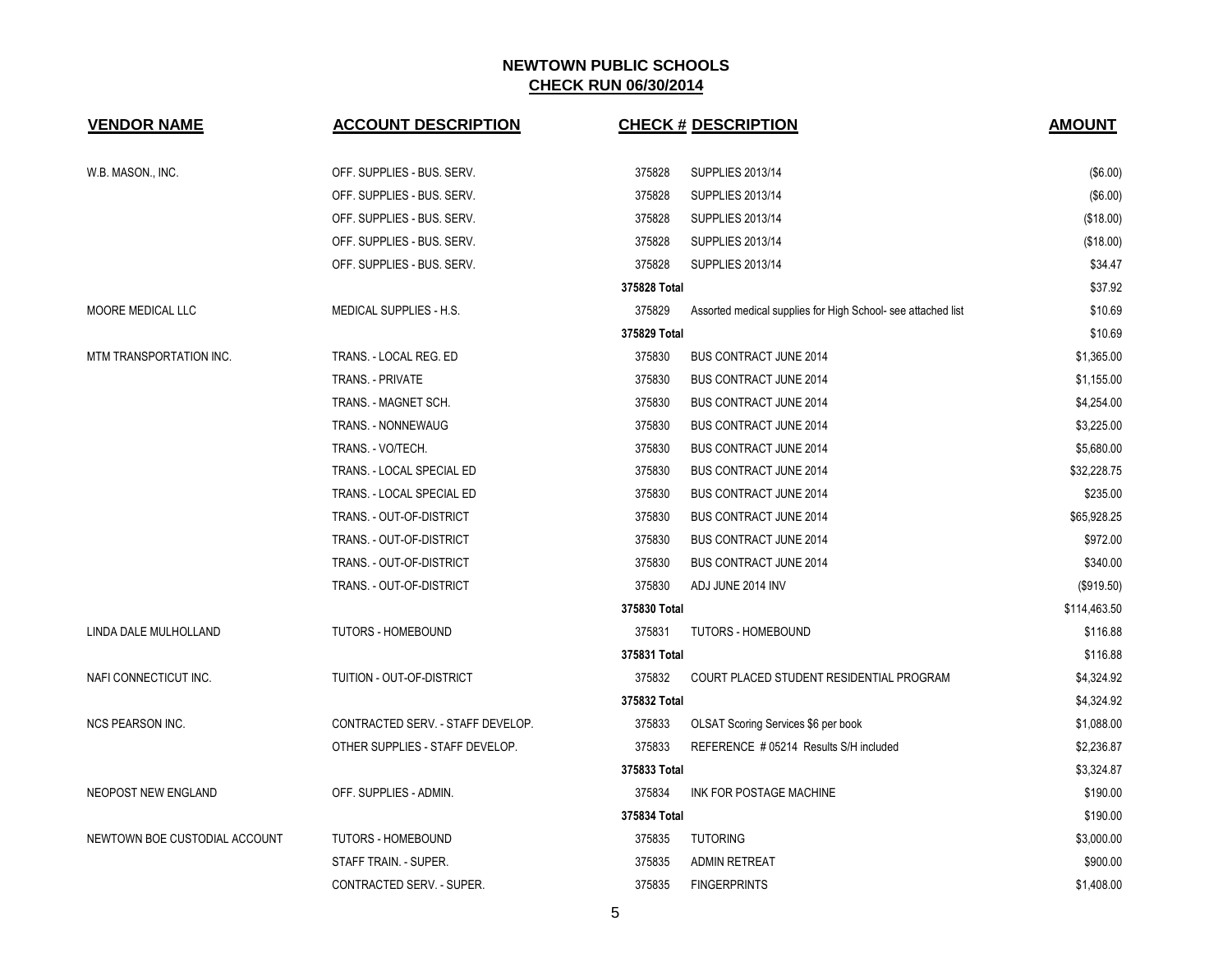| <b>VENDOR NAME</b>               | <b>ACCOUNT DESCRIPTION</b>          |              | <b>CHECK # DESCRIPTION</b>                      | <b>AMOUNT</b> |
|----------------------------------|-------------------------------------|--------------|-------------------------------------------------|---------------|
| NEWTOWN BOE CUSTODIAL ACCOUNT    | ADVERTISING - SUPER.                | 375835       | NEWSPAPER AD                                    | \$75.00       |
|                                  | OFF. SUPPLIES - BUS. SERV.          | 375835       | <b>COFFEE FUND</b>                              | (\$590.50)    |
|                                  |                                     | 375835 Total |                                                 | \$4,792.50    |
| NEWTOWN CONTINING ED.            | CONTRACTED SERV. - CLASSROOM        | 375836       | CONTRACTED SERV. - CLASSROOM                    | \$1,500.00    |
|                                  |                                     | 375836 Total |                                                 | \$1,500.00    |
| NEWTOWN FOOD SERVICE             | OFF. SUPPLIES - ADMIN.              | 375837       | NEW PRINCIPAL MEETING LUNCHEON                  | \$47.50       |
|                                  | CONTRACTED SERV. - SOC. STUDIES     | 375837       | 5/21/2014 DHS STUDENT-MEALS, BEVERAGES & SNACKS | \$160.70      |
|                                  |                                     | 375837 Total |                                                 | \$208.20      |
| NEWTOWN HIGH SCHOOL              | PROF. SERV. - TRANSITIONAL          | 375838       | PROF. SERV. - TRANSITIONAL                      | \$595.50      |
|                                  |                                     | 375838 Total |                                                 | \$595.50      |
| NORTHEASTERN COMMUNICATIONS INC. | EQUIPMENT - INFO. TECH.             | 375839       | XpR4550 136.174 1-25W 160CH Control Station     | \$1,112.00    |
|                                  |                                     | 375839 Total |                                                 | \$1,112.00    |
| ON-SITE SHREDDING                | INSTR. SUPPLIES - CLASSROOM         | 375840       | 1 TALL CONSOLE & 65-GALLON BY THE TI            | \$69.13       |
|                                  | CONTRACTED SERV. - BUS. SERV.       | 375840       | SHREDDING SERV AT C/O 2013/14                   | \$35.00       |
|                                  |                                     | 375840 Total |                                                 | \$104.13      |
| CHRISTOPHER PADULA               | <b>B&amp;G SUPPLIES - CUSTODIAL</b> | 375841       | SHOE'S (40879)                                  | \$90.39       |
|                                  |                                     | 375841 Total |                                                 | \$90.39       |
| RICHARD S. PALOIAN               | <b>B&amp;G SUPPLIES - CUSTODIAL</b> | 375842       | SHOE'S (40879)                                  | \$85.07       |
|                                  |                                     | 375842 Total |                                                 | \$85.07       |
| PCM-G                            | REPAIRS - INFO. TECH.               | 375843       | HP LasetJet Pro M401n Mfg. Part No. CZ195A#BGJ  | \$252.00      |
|                                  |                                     | 375843 Total |                                                 | \$252.00      |
| PETTY CASH                       | OTHER SUPPLIES - STAFF DEVELOP.     | 375844       | PETTY CASH                                      | \$33.58       |
|                                  | STAFF TRAIN. - SUPER.               | 375844       | PETTY CASH                                      | \$31.04       |
|                                  | CONTRACTED SERV. - SUPER.           | 375844       | PETTY CASH                                      | \$340.72      |
|                                  | POSTAGE - BUS. SERV.                | 375844       | PETTY CASH                                      | \$4.78        |
|                                  | OFF. SUPPLIES - BUS. SERV.          | 375844       | PETTY CASH                                      | (\$4.00)      |
|                                  |                                     | 375844 Total |                                                 | \$406.12      |
| PETTY CASH                       | CONTRACTED SERV. - ADMIN.           | 375845       | PETTY CASH                                      | \$117.88      |
|                                  | POSTAGE - ADMIN.                    | 375845       | PETTY CASH                                      | \$5.80        |
|                                  | INSTR. SUPPLIES - SCIENCE           | 375845       | PETTY CASH                                      | \$26.07       |
|                                  | INSTR. SUPPLIES - SPORTS            | 375845       | PETTY CASH                                      | \$6.99        |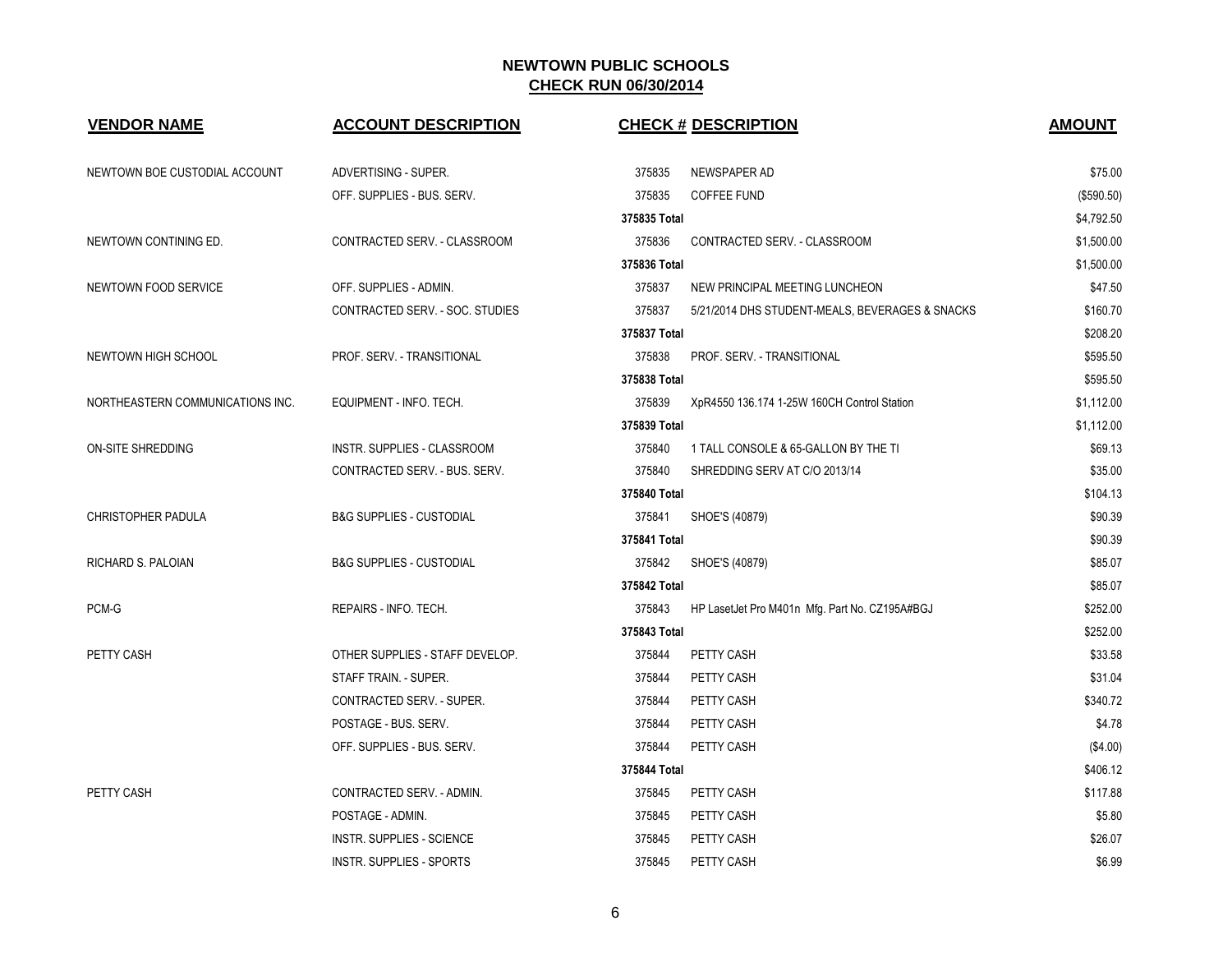| <b>VENDOR NAME</b>              | <b>ACCOUNT DESCRIPTION</b>       |              | <b>CHECK # DESCRIPTION</b>                                    | <b>AMOUNT</b> |
|---------------------------------|----------------------------------|--------------|---------------------------------------------------------------|---------------|
| PETTY CASH                      | CONTRACTED SERV. - CLASSROOM     | 375845       | PETTY CASH                                                    | \$85.84       |
|                                 |                                  | 375845 Total |                                                               | \$242.58      |
| PETTY CASH - PRESCH HS          | INSTR. SUPPLIES - SP. ED. PREK-8 | 375846       | PETTY CASH                                                    | \$53.84       |
|                                 |                                  | 375846 Total |                                                               | \$53.84       |
| PETTY CASH                      | POSTAGE - ADMIN.                 | 375847       | PETTY CASH                                                    | \$8.26        |
|                                 | INSTR. SUPPLIES - CLASSROOM      | 375847       | PETTY CASH                                                    | \$79.64       |
|                                 |                                  | 375847 Total |                                                               | \$87.90       |
| PETTY CASH - TECH               | STAFF TRAIN. - INFO. TECH.       | 375848       | PETTY CASH                                                    | \$48.03       |
|                                 | INSTR. SUPPLIES - INFO. TECH.    | 375848       | PETTY CASH                                                    | \$33.86       |
|                                 |                                  | 375848 Total |                                                               | \$81.89       |
| PETTY CASH SPEC ED REED         | INSTR. SUPPLIES - SP. ED. H.S.   | 375849       | PETTY CASH                                                    | \$302.00      |
|                                 |                                  | 375849 Total |                                                               | \$302.00      |
| ANTHONY RIGAZIO-DIGILIO DR.     | STAFF TRAIN. - STAFF DEVELOP.    | 375850       | Planning and facilitation of teacher evaluation plan.         | \$800.00      |
|                                 |                                  | 375850 Total |                                                               | \$800.00      |
| <b>NELSON M. SANTOS</b>         | STAFF TRAVEL - INFO. TECH.       | 375851       | TRAVEL JUNE 2014                                              | \$53.42       |
|                                 |                                  | 375851 Total |                                                               | \$53.42       |
| NANCY SCHWARTZ, DR.             | PROF. SERV. - SP/HEAR.           | 375852       | PROF. SERV. - SP/HEAR.                                        | \$810.00      |
|                                 |                                  | 375852 Total |                                                               | \$810.00      |
| SHI INTERNATIONAL CORP.         | TECH. SOFTWARE - INFO. TECH.     | 375853       | Microsoft OVES - FTE pricing - NO SHIPPINGJune                | \$32,727.50   |
|                                 | EQUIPMENT - INFO. TECH.          | 375853       | HP 2920-48G Switch managed J9728A#ABA                         | \$17,386.60   |
|                                 | EQUIPMENT - INFO. TECH.          | 375853       | HP 2920-48G POE Switch managed J9729A#ABA                     | \$25,165.20   |
|                                 | EQUIPMENT - INFO. TECH.          | 375853       | HP Stacking Module 2 ports J9733A                             | \$3,554.10    |
|                                 | EQUIPMENT - INFO. TECH.          | 375853       | HP Stacking Module 2 ports J9733A                             | \$9,229.30    |
|                                 | EQUIPMENT - INFO. TECH.          | 375853       | HP Stacking Cable 1m J9735A                                   | \$824.80      |
|                                 | EQUIPMENT - INFO. TECH.          | 375853       | HP Stacking cable 50 m J9734A                                 | \$1,138.20    |
|                                 | EQUIPMENT - INFO. TECH.          | 375853       | HP SFP (mini-GBIC) transceiver module J4858C                  | \$2,691.60    |
|                                 |                                  | 375853 Total |                                                               | \$92,717.30   |
| SPC SCHOOL PUBLICATIONS COMPANY | PRINTING - ENGLISH               | 375854       | Hawkeye Issues April, May, June 2014                          | \$1,029.00    |
|                                 |                                  | 375854 Total |                                                               | \$1,029.00    |
| STAPLES CREDIT PLAN             | INSTR. SUPPLIES - SOC. STUDIES   | 375855       | Item: 980088 Model: W21417 WILSON JONES PLASTIC SHEET PROTECT | \$37.90       |
|                                 | INSTR. SUPPLIES - SOC. STUDIES   | 375855       | ITEM 513575 MODEL 41200 - ARTISTIC LOGO PAD DESKTOP ORGANIZE  | \$74.58       |
|                                 |                                  | 375855 Total |                                                               | \$112.48      |